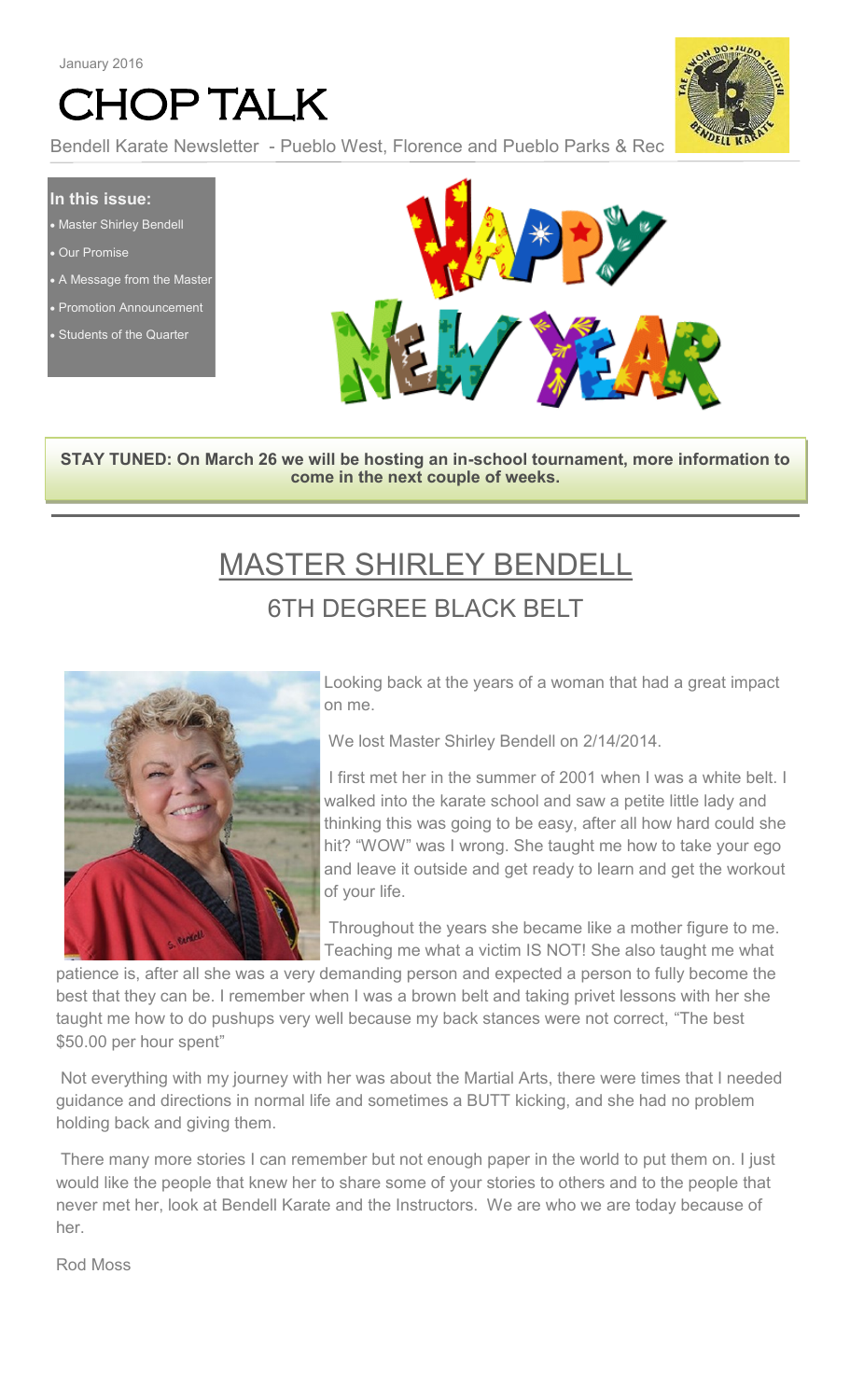# **Bendell Karate This is Our Promise**

Karate produces the finest product in the world. This product is people who are empowered, selfreliant, polite, and respectful of others. These are people, who can go forth in our society and make a real impact. They will become the leaders of tomorrow, creating new possibilities and pioneering futures that were not otherwise going to occur. Bendell Karate is fully engaged in this process.

"A person's potential is limited only by their own concept of who he or she is". The Martial Arts opens the door to a far greater personal potential for each student. Martial Arts is all about "**who**" you choose to "**be**" in the world, and what you are personally willing to stand for, and then possessing the heart to live it. We say that making a difference in the world honors the integrity of the human spirit and fulfills the possibility of being alive.

Bendell Karate offers a promise to you that we will provide the best training in all areas of the Martial Arts. The physical training is the mechanism by which we communicate and instill the true benefits of Martial Arts. These benefits come from the Five Tenets of Martial Arts, which build character, integrity and honor.

Bendell Karate not only teaches a broad variety of physical self-defense, we teach Character, Integrity, Honor, and the importance of setting goals in life. Students receive a tremendous sense of pride in obtaining intermediate goals in the journey to reaching their life goals.

Bendell Karate supports and teaches the five Tenets of Martial Arts in every class. These five are as Follows:

### **The Five Tenets of Martial Arts**

#### **Respect:**

Respect is acting with consideration of others, exhibiting good manners, demonstrating politeness and courtesy.

#### **Humility:**

Martial Arts students are expected to be modest about their accomplishments. A feeling of pride in achievement is good, but it should not be broadcast idly about.

#### **Perseverance:**

Perseverance is being persistent, steadfast, enduring to the end. Perseverance is the ability to peruse a goal until it is achieved. Only dedication and perseverance can produce the knowledge to obtain a Life Goal.

#### **Self-Control:**

Self-Control is learning to manage or govern oneself. Martial Arts teaches self-control in several ways. Control of temper and emotion is required in order to interact with others. Self-Control allows actions to overcome fear.

#### **Indomitable Spirit:**

An indomitable spirit is to stand up for what he believes in regardless of the consequences. It is to be invincible, unyielding, and unconquerable.

### **What You Can Count On From Bendell Karate**

Parents have the opportunity to assist in obtaining these goals for their children by supporting our efforts in your home and in their school. When we raise the bar of expectation, the student learns that they can obtain goals that they formally believed to be out of reach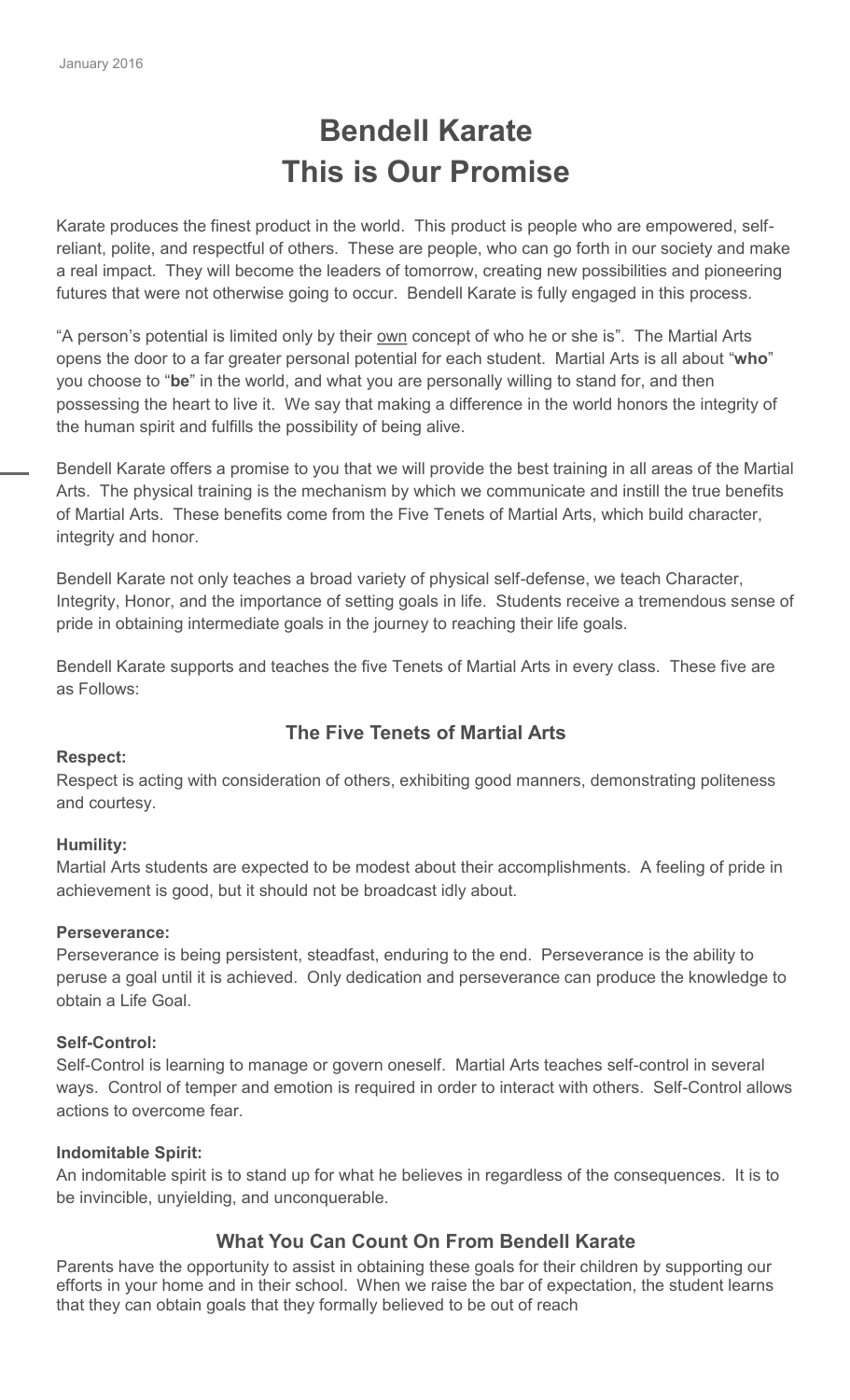# A MESSAGE FROM THE MASTER

#### **Why Do Students Quit?**

What Does It Take To Go All The Way?

The other day I was informed of a longtime student had decided to quit his training in the martial arts. I was surprised that a student with his talent and ability would throw in the towel. I would love to say that all students continue training forever. However, that's not the case. So we ask the question: *Why do students quit?*

There are 3 main answers to the question of why do students quit... The  $1<sup>st</sup>$  answer to the question is that the student is not on a consistent training schedule. The  $2^{nd}$  answer is that there is a lack of communication somewhere between the student, parent (if student is a junior), and the Instructors. And the  $3<sup>rd</sup>$  answer to the question is that the student never cultivated a Martial Arts Lifestyle and therefore has lost his/her love for this art.

Getting on a good 2-3 class per week schedule should be a top priority for parents and adult students. Being on a consistent training schedule will allow your child to grow and develop their Martial Art skills. As well as developing the mental awareness that Martial Arts provides. Is it easy to keep training consistently 2 times per week? No, not at all. No one ever said that it would be easy, but I personally guarantee that it is worth the satisfice. Keep in mind that it is especially hard to get back on a regular schedule after any kind of break. Once you build it back into your schedule, however, everything falls back into place! That is one explanation for why a student will decide they want to quit. The second reason is communication. That is a little trickier as you will read below.

In the case where a child wants to quit, there is a communication gap between the child and the parent.

#### **EXAMPLE:**

*Child: Mom I don't want to go to Karate anymore. Mom: Why not? Child: I just don't like it anymore. Mom: Ok, well if you don't want to go you don't have to.*

Now, there are 3 major problems with this scenario. Number one, you as a parent are setting precedence for your child. If the parent allows the child to simply quit something like Martial Arts, they are telling the child, "You don't have to stick to commitments. If you don't like it, quit it!" That is an interesting thought, however, how will that work as the child gets older? Will they have a true sense of what commitment is? I'll be the first one to tell you that at a young age I wanted to quit, prior to my brown belt exam. I wanted to quit because I had not practiced my advanced katas and had been slacking off during and between classes. I was worried that I was going to fail. My father (Grandmaster Bendell) was faced with a decision; *"Do I allow Brent to quit?"* Obviously he didn't. He told me that if I quit, I would regret it. He taught me something that day, that when I make a commitment to something, I had to see it through. Now I ultimately did test and also failed but that's another lesson for another time

The second issue with the scenario above is that the parent isn't parenting. As a father of 3, I am always faced with making the tough decisions of a parent. In the case of Martial Arts, a parent has to remember the goals, both short term and long term, that we want our children (or ourselves) to achieve over the years. We are totally fooling ourselves if we think that we are going to go 1-2 decades without a few moments where we want to quit. It is our job to HELP our kids through these moments until they pass, AND THEY ALWAYS PASS. When your child gets his/her Black Belt, there will be nothing but thanks in their minds for you helping them through the rough times!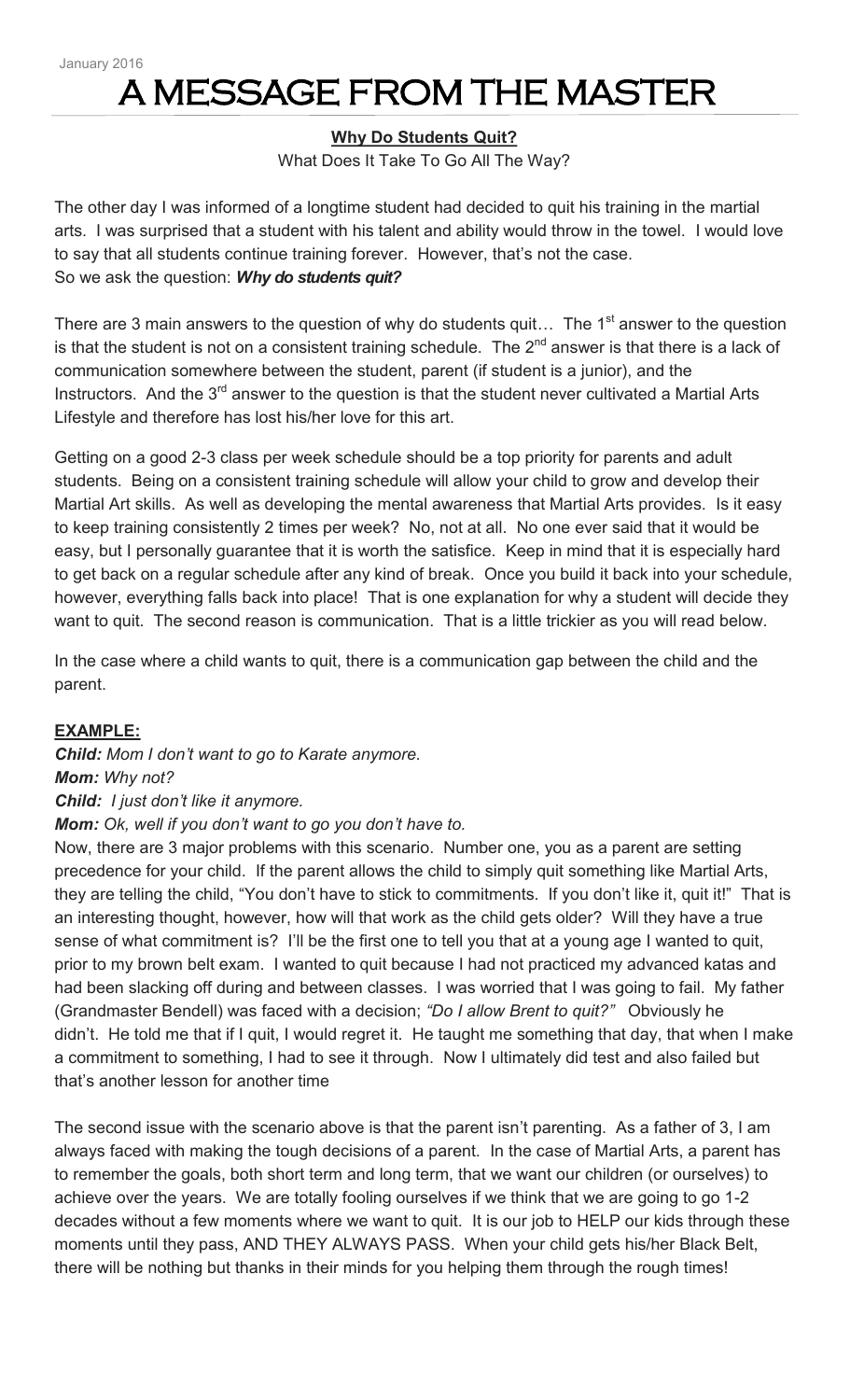# A MESSAGE FROM THE MASTER

### **Why Do Students Quit?** *Continued….*

The third problem with the scenario above is mom needs to dig deep to find out why the child doesn't like Martial Arts anymore. Here are a few reasons children have, but don't want to tell you: The child wants to stay home, play, and watch T.V.

The child may not know the material and might feel dumb to ask for help.

The student may feel like they don't have any friends in Martial Arts.

The student may have skipped a testing and feels behind.

A child may need to be pushed more than they are.

What time is it? RE-MOTIVATION TIME! It is natural for a child to simply say *"I just don't like it anymore."* A parent must ask the child more in depth "Why?". Once you have uncovered the true reason of why they want to quit, you want to immediately set up a conference with your Instructor so together you can fix the problem and the student can come back to class feeling better about him or herself. Our program is about building confidence and developing people, not just kicking and punching. Is allowing your child quit going to boost their self-esteem? My father didn't think so. I know that not everyone can make it to be a 6th degree black belt; But let's just take it one testing cycle at a time and see how close your child can get!

Adult students can also have a lack of communication with the instructors. Believe it or not, when you become an Instructor you don't get ESP with your Instructor Patch. Instructors need to know when you need help learning something as well as when you are becoming bored and need a little push. I have actually had an adult student quit and tell me that he had learned enough. Enough? How much is enough? I haven't even learned enough; and when I do, I'll let you know. Your body needs constant training to keep your material fresh and your instincts sharp. As many of you know I took nearly 11 years off of traditional martial arts when I joined the military. When I came back I felt uncoordinated and sloppy. It took time to feel right again, a lot of individual practice, my timing, speed, and flexibility were all off. With time I felt more confident with standing in front of the class and instructing. Why do **we** practice Martial Arts? For fun? Fitness? Socializing with other adults? Don't get me wrong, all of those are great reasons. But I hope that, at least in the back of your mind, you know you are learning Martial Arts for that day that you hope never comes; the day when you may actually have to use it.

As for cultivating a Martial Arts Lifestyle? It's all about ATTITUDE! Why is it that more and more frequently, "attitude" is getting a bad rap? Too often we tell our children to, "cut out the attitude". We tell friends to not have an attitude with us. Looking at what attitude is and isn't will help you to see that losing an attitude is not nearly as important as simply adjusting it.

I know that we all have those days where we don't want to get out of bed, don't want to go to school, work and yes, even Martial Arts class. However, we do these things because they are a part of life. Doing things and going places is unavoidable. Your attitude while you are doing and going, however, is completely in your hands!

I looked up synonyms for the work attitude and I was a little surprised at what I found. Here's the list: **approach, outlook, manner, position, thoughts, feelings, stance, and mind-set**. When I read over that list I see that there is a lot more to having the right attitude than just saying yes sir and appearing to work hard. Most of those words have nothing to do with one's exterior image. Just the opposite, they all call into question your interior motives.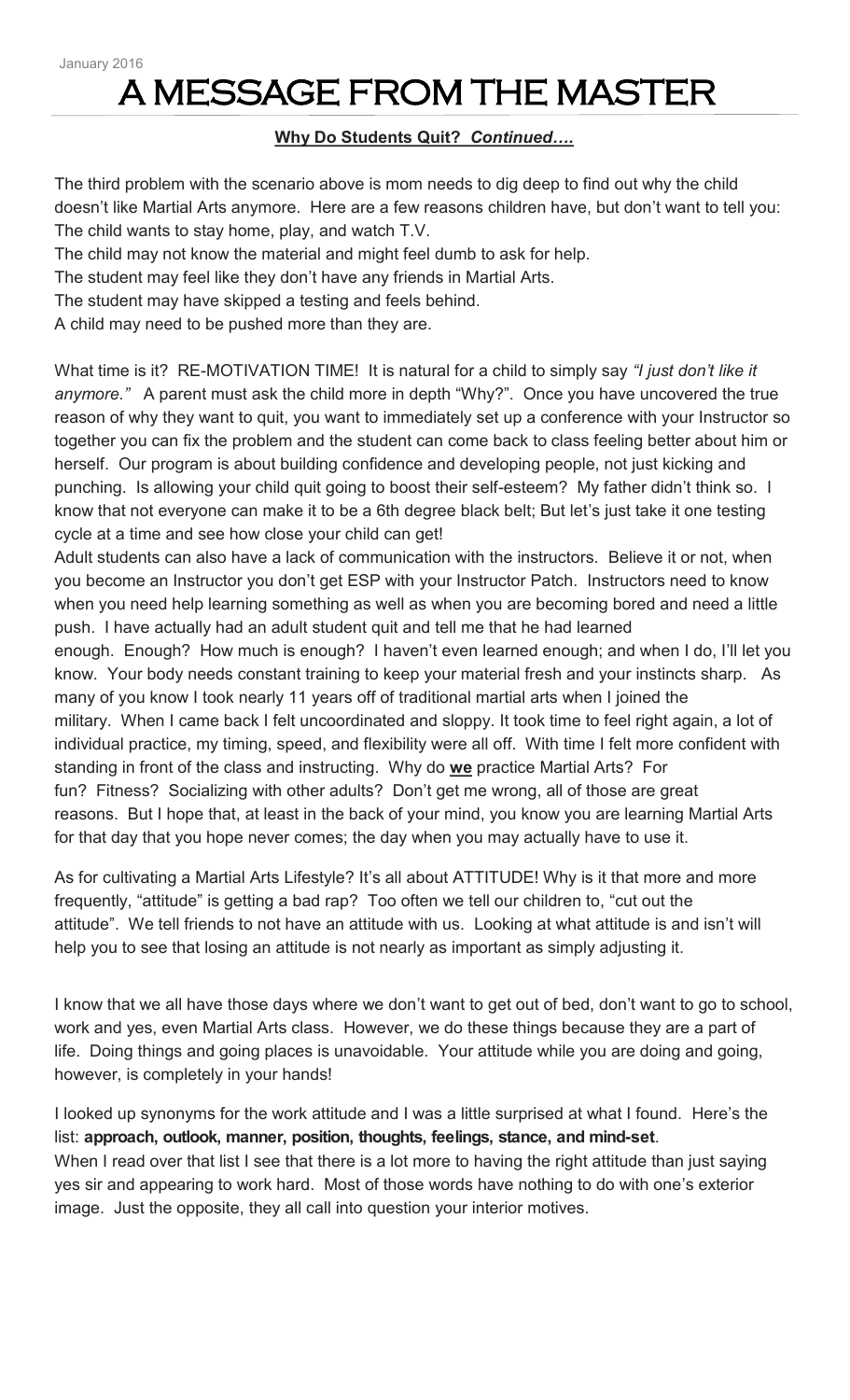# A MESSAGE FROM THE MASTER

### **Why Do Students Quit?** *Continued….*

Express your attitude through your Martial Arts Techniques. Actually, whether you know it or not, you already do. Depending on your "mood" or attitude that day, your Techniques, Form, Sparring and more will silently tell everyone around you what your attitude is like that day. Therefore, train

hard in class. Walk onto the mat with a ready to train attitude. Be positive and show your instructors and fellow students that you are there to train. So what if you don't feel like training hard that day? Well you can't fake an attitude, but you can train really hard and through the workout, you will find a better attitude.

Now that we know what it is, let's see what it's not. It's not something you can fake and still progress through Martial Arts successfully. It's also not something that you can snap your fingers and just have. A Black Belt Attitude is a habit. Habits take time to become part of your everyday routine, but once you have a Black Belt Attitude as a habit, it will be hard to lose it. You must be honest with yourself and give true effort. Here are some thoughts on how you can increase your Black Belt Attitude:

- Show up early to either get help or help others.
- Make sure to think about you training and your performance as positively as you can.
- Take challenges with excitement and not with a sigh.
- Challenge yourself to work on more advanced moves.
- Once you are allowed to, make up a Free Style Form.
- Once you are a Black Belt, attend Black Belt Classes.
- Attend the Extras! The more active you can be in seminars, teams, and other events, the more you will keep passion for your Martial Arts training!

I know that this all sounds like a lot of work. If you truly want to live a Martial Arts Lifestyle, you will look forward to working hard and becoming better. Remember that becoming better is the overall goal of everyone, not just being a better Martial Artist, but a better person! Good luck in your training and spread that BLACK BELT ATTITUDE! Remind yourself that you are a Martial Artist for life! Remember that a Martial Arts Master is just a White Belt who never gave up!

## *WE ARE HONORED TO ANNOUNCE THE PROMOTION OF…..*

*Mr. Kerry Mulford, who manages the Pueblo West Parks and Recreation Karate program and has been associated with the Bendell Karate School since the 1990's, has been promoted from 4th degree black belt to fifth degree, Master status. Master Bendell spoke to Master Mulford's commitment to the Bendell Schools and their students. Master Mulford has also worked for years to support the physical benefits and character-building values of the martial arts in the Pueblo community.*